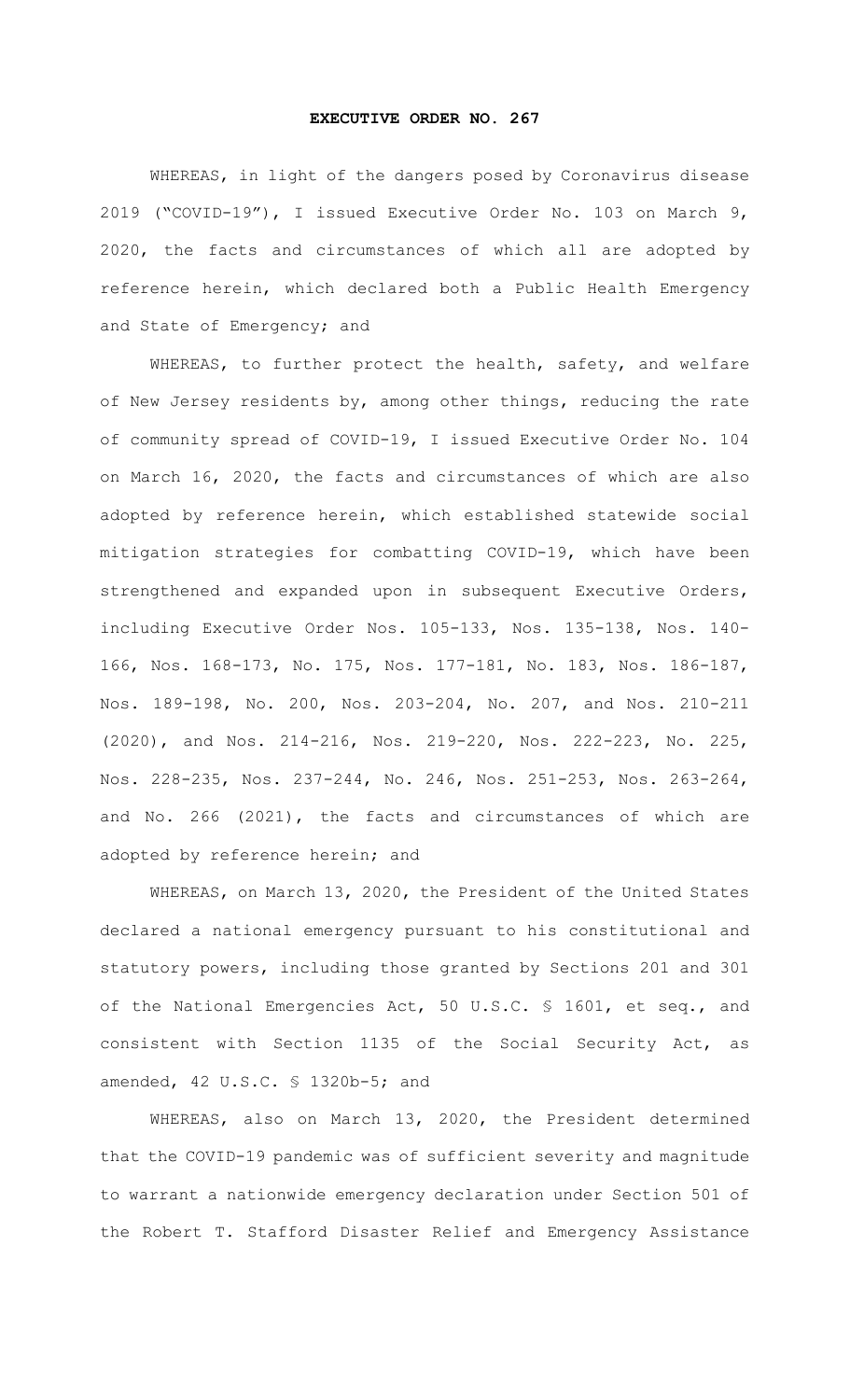Act ("Stafford Act"), 42 U.S.C. § 5121-5207, which remains in effect today; and

WHEREAS, on March 25, 2020, the President determined that the COVID-19 pandemic in New Jersey was of sufficient severity and magnitude to warrant a major disaster declaration under Section 401 of the Stafford Act, 42 U.S.C. § 5121-5207, which remains in effect today; and

WHEREAS, on July 17, 2020, I issued Executive Order No. 166, the facts and circumstances of which are adopted by reference herein, which set forth a compliance framework to ensure that the State expended and distributed COVID-19 emergency and relief funds in accordance with federal and State rules and regulations and in a way that guarded against fraud, waste, and abuse; and

WHEREAS, the distribution of emergency and relief funds to local government units, businesses, non-profit organizations, and the general public is a priority of my Administration, and the waste, fraud, or abuse of those funds would frustrate that purpose; and

WHEREAS, the federal government has created and continues to create numerous sources of federal funding for state and local governments, businesses, non-profit organizations, and members of the public to support pandemic response and economic recovery, including but not limited to the American Rescue Plan Act of 2021 ("American Rescue Plan"), with state and local governments serving as intermediaries for the distribution of significant portions of those funds; and

WHEREAS, the American Rescue Plan includes approximately \$10 billion in "COVID-19 State and Local Fiscal Recovery Funds" ("SLFRF") that are available from the United States Department of the Treasury ("United States Treasury") to the State and to each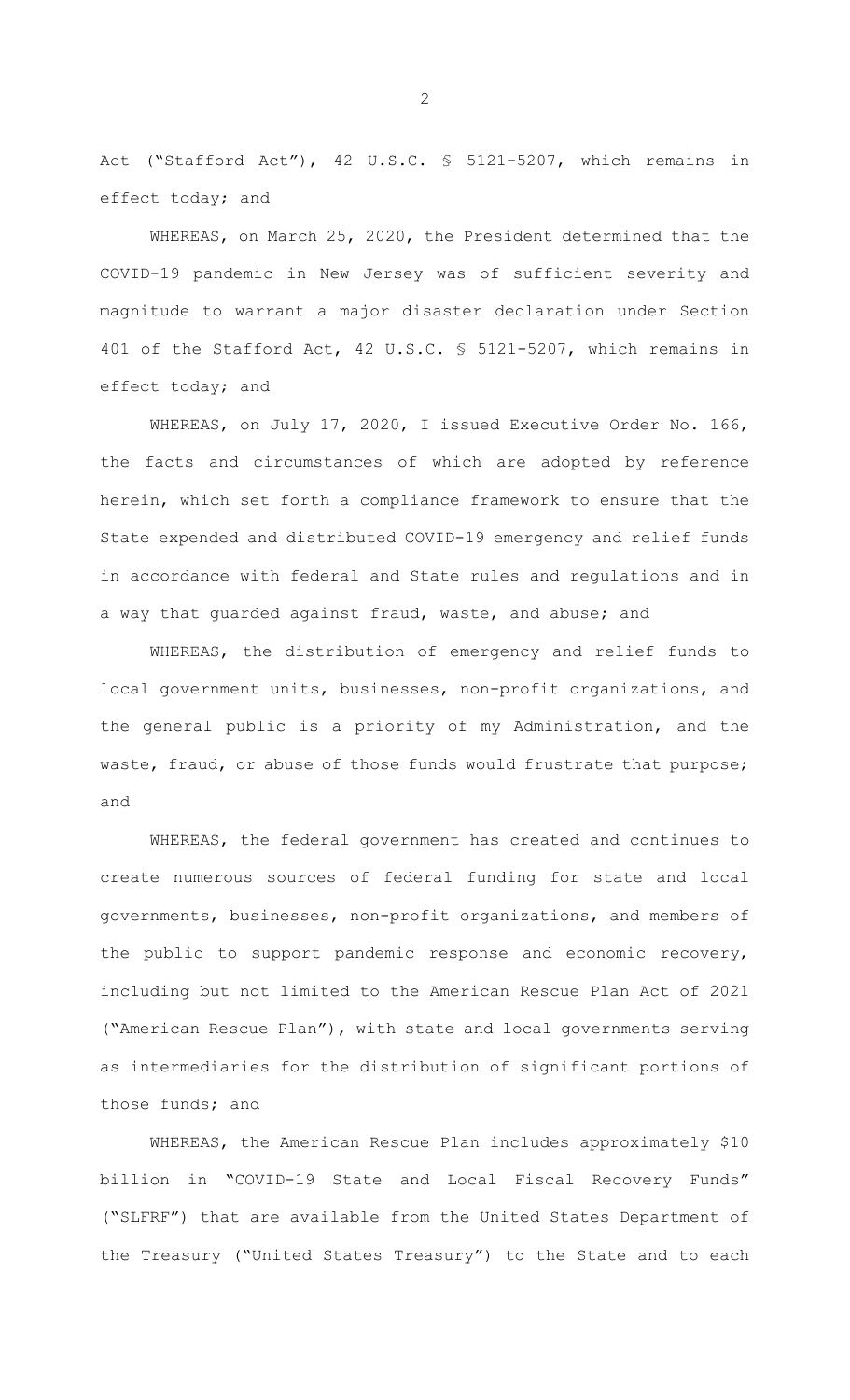of its twenty-one (21) counties and five hundred and sixty-five (565) municipalities; and

WHEREAS, the SLFRF have the same eligibility criteria and potential uses for State and local governments, thereby requiring unprecedented cooperation and coordination among State and local governments to avoid creating duplicative programs and projects across State-funded and local government-funded programs; and

WHEREAS, the United States Treasury requires state, county and municipal recipients of the SLFRF to report program, subrecipient, obligation, and expenditure details into a system designated and managed by the United States Treasury as stated in United States Treasury SLFRF Compliance and Reporting Guidance dated June 17, 2021; and

WHEREAS, the reports submitted to the United States Treasury on the uses of SLFRF should contain details on which State, county, and municipal programs may potentially provide duplicate benefits across each level of government; and

WHEREAS, to ensure the proper expenditure of funds, the recipients of federal funding are required to institute procedures to guard against the duplication of benefits across programs and across entities within the same jurisdiction that would violate provisions of the Stafford Act; and

WHEREAS, the State, in order to maximize the impact of federal COVID-19 federal funding, and in compliance with Executive Order No. 166 (2020) and its federal obligations, seeks to minimize the risk of creating improper duplicate benefits by fostering cooperation and coordination across State, county, and municipal COVID-19 relief programs; and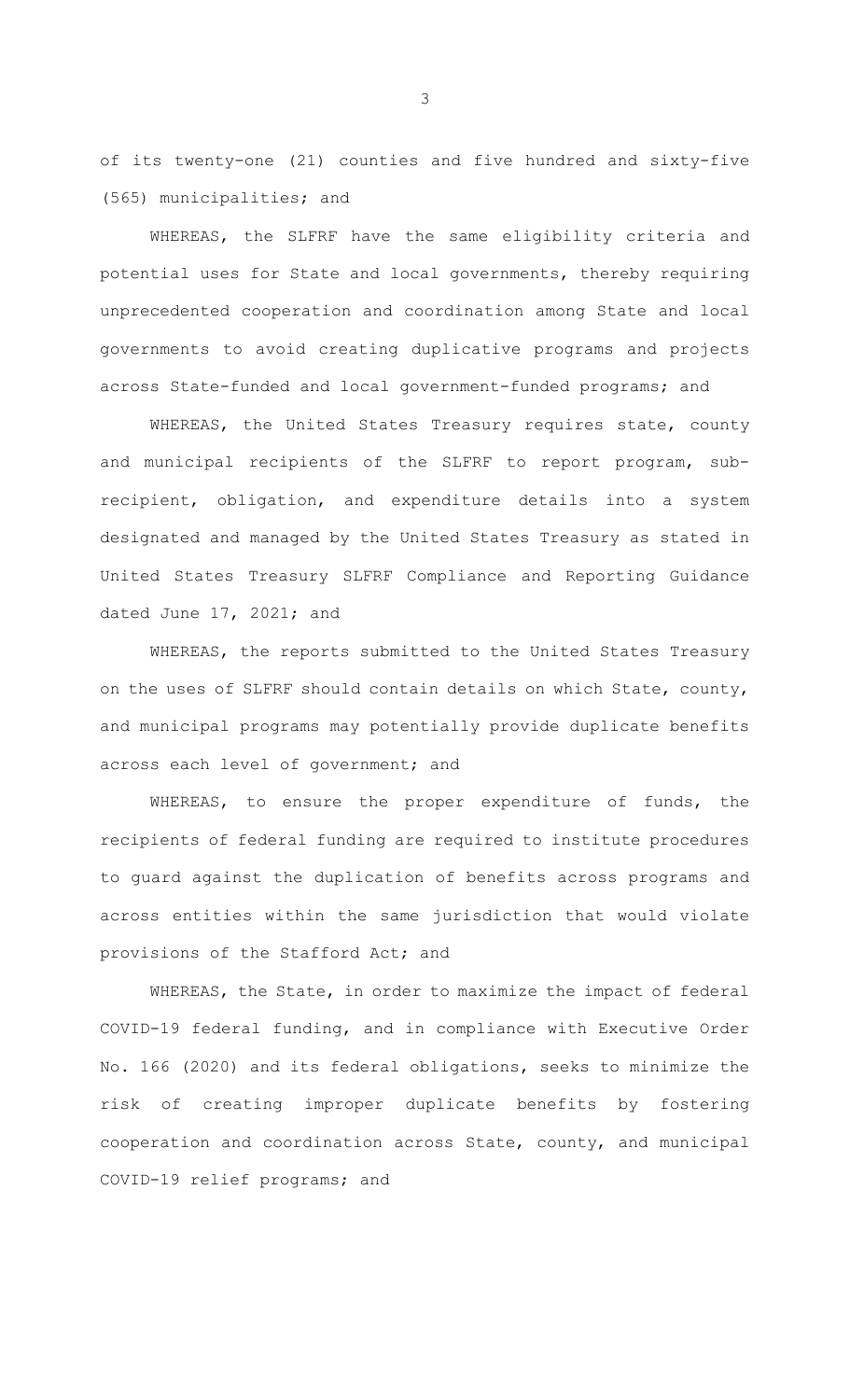WHEREAS, the Department of Community Affairs ("DCA"), Division of Disaster Recovery & Mitigation ("DDRM") has been designated as the grant manager responsible for the oversight and proper expenditure of the SLFRF; and

WHEREAS, the DCA, Division of Local Government Services ("DLGS") is the State's primary point of coordination with all county and local governments within the State; and

WHEREAS, the Constitution and statutes of the State of New Jersey, particularly the provisions of N.J.S.A. 26:13-1 et seq., N.J.S.A. App. A: 9-33 et seq., N.J.S.A. 38A:3-6.1, and N.J.S.A. 38A:2-4 and all amendments and supplements thereto, confer upon the Governor of the State of New Jersey certain emergency powers, which I have invoked;

NOW, THEREFORE, I, PHILIP D. MURPHY, Governor of the State of New Jersey, by virtue of the authority vested in me by the Constitution and by the Statutes of this State, do hereby ORDER and DIRECT:

1. County and municipal recipients of SLFRF must provide copies of all reports filed with the United States Treasury to the DCA, DLGS. The DLGS will serve as the State's central point of contact and receipt for copies of the filings from county and municipal governments with the United States Treasury. Pursuant to this Order, the DLGS is required to issue a Local Finance Notice related to the SLFRF to outline the details pertaining to the collection of the aforementioned filings. At minimum, the Local Finance Notice must include:

> a. The method of transmitting the United States Treasury reports to the DLGS;

b. The format of the aforementioned reports;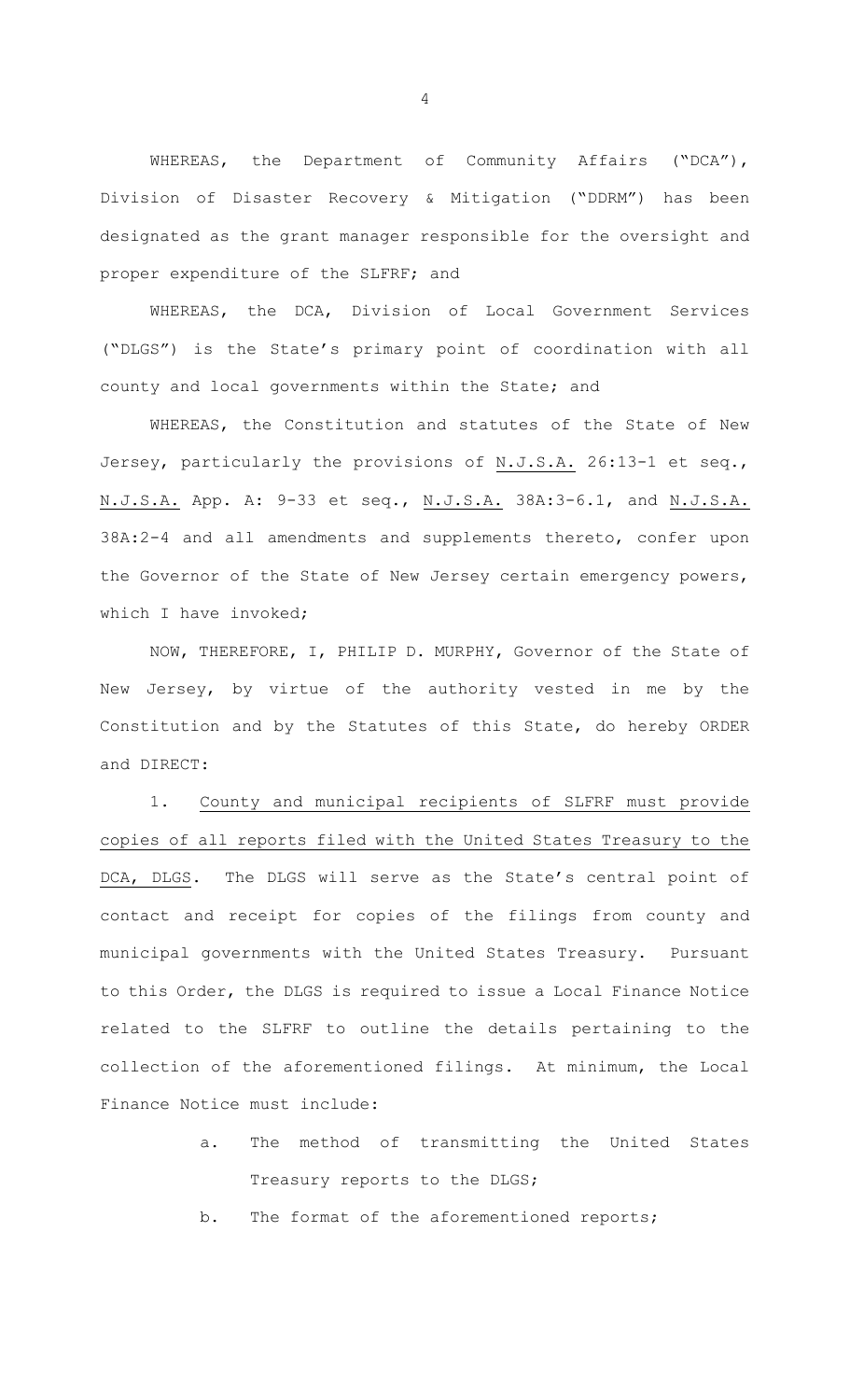- c. Dates when the aforementioned reports must be submitted to the DLGS; and
- d. Information as to how SLFRF recipients can request program and benefit data, including an email address to which the request shall be sent, so the program recipients can prevent potential Duplication of Benefit awards and disbursements.

2. The DCA, DDRM is directed to review county and municipal reports collected pursuant to Paragraph 1 of this Order to identify potential duplicative State programs. As New Jersey's State Fiscal Recovery Funds grant manager, the DCA, DDRM will accumulate information pertinent to and oversee all programs and activities funded by SLFRF.

3. The DDRM is directed to perform an analysis based on the United States Treasury reporting received by the DGLS from county and municipal Local Fiscal Recovery Funds recipients, and to flag any potentially duplicative funding that may create a violation of the Stafford Act. Pursuant to this review, the Division of Disaster Recovery & Mitigation is directed to:

- a. Identify any State, county, and/or municipal SLFRF program that may provide duplicative benefits to the same individual and/or entity;
- b. Notify the county and/or municipal State and Local Fiscal Recovery Funds recipient of the potential duplicative programs; and
- c. Provide State and Local Fiscal Recovery Funds recipients with access to a copy of the State program or beneficiary State Fiscal Recovery Fund data as necessary.